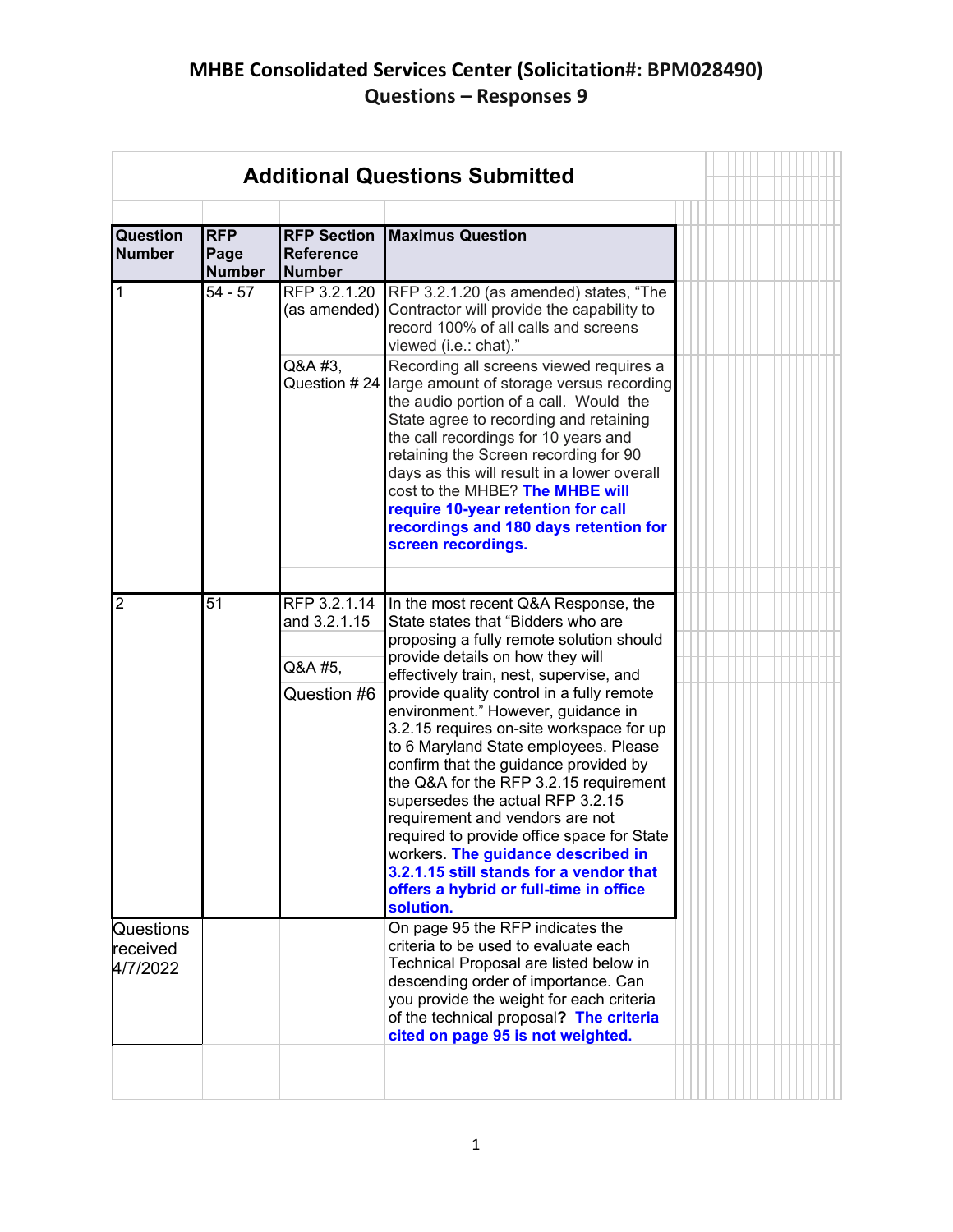## **MHBE Consolidated Services Center (Solicitation#: BPM028490) Questions – Responses 9**

|                           |                                     |                                                                   | On page 97 the RFP states in making<br>this most advantageous Proposal<br>determination, technical factors will<br>receive greater weight than financial<br>factors. Can you provide clarity - how<br>much is the technical proposal weighted<br>vs. the financial proposal? The technical<br>and financial proposals are not<br>weighted; however, technical factors<br>will have greater consideration than<br>financial factors.                                          |  |
|---------------------------|-------------------------------------|-------------------------------------------------------------------|------------------------------------------------------------------------------------------------------------------------------------------------------------------------------------------------------------------------------------------------------------------------------------------------------------------------------------------------------------------------------------------------------------------------------------------------------------------------------|--|
|                           |                                     |                                                                   | Does MHBE have any concerns with its<br>current service providers? If so, can you<br>share more? Response: there are no<br>concerns with the current MHBE<br>service provider.                                                                                                                                                                                                                                                                                               |  |
|                           |                                     |                                                                   | What is MHBE not getting from its<br>current service providers that it is<br>seeking in this solicitation? The MHBE is<br>satisfied with its current service<br>provider.                                                                                                                                                                                                                                                                                                    |  |
|                           |                                     |                                                                   | How many responsible bidders does<br>MHBE need to move forward with this<br>procurement? If MHBE only received<br>one response from a responsible bidder<br>would you be able to move forward?<br>Yes, If MHBE only Received one<br>responsible bidder, MHBE would<br>move forward.                                                                                                                                                                                          |  |
| Question<br><b>Number</b> | <b>RFP</b><br>Page<br><b>Number</b> | <b>RFP</b><br><b>Section</b><br><b>Reference</b><br><b>Number</b> |                                                                                                                                                                                                                                                                                                                                                                                                                                                                              |  |
| 1                         | 49-50                               | <b>RFP</b><br>3.2.1.12<br>Q&A #3,<br>Question 22                  | Based on the Q&A and the Pre-Proposal<br>Conference discussion, please confirm<br>that the minimum number of bilingual<br>agents at any time is 30. Yes; the<br>minimum number of bilingual agents<br>at any time is 30.                                                                                                                                                                                                                                                     |  |
| $\overline{2}$            | N/A                                 | Attachment<br>$E$ (as<br>amended)                                 | In Attachment E the MHBE added a line<br>item for transition-in costs. Please<br>confirm Offerors should put their initial<br>staff recruiting, staff onboarding and<br>training, IT and telephony<br>implementation, training development,<br>and other solution development costs in<br>this line item? Yes; the costs of<br>activities cited in this question should<br>be considered transition-in costs.<br>If not, then where should these costs<br>go? Not applicable |  |